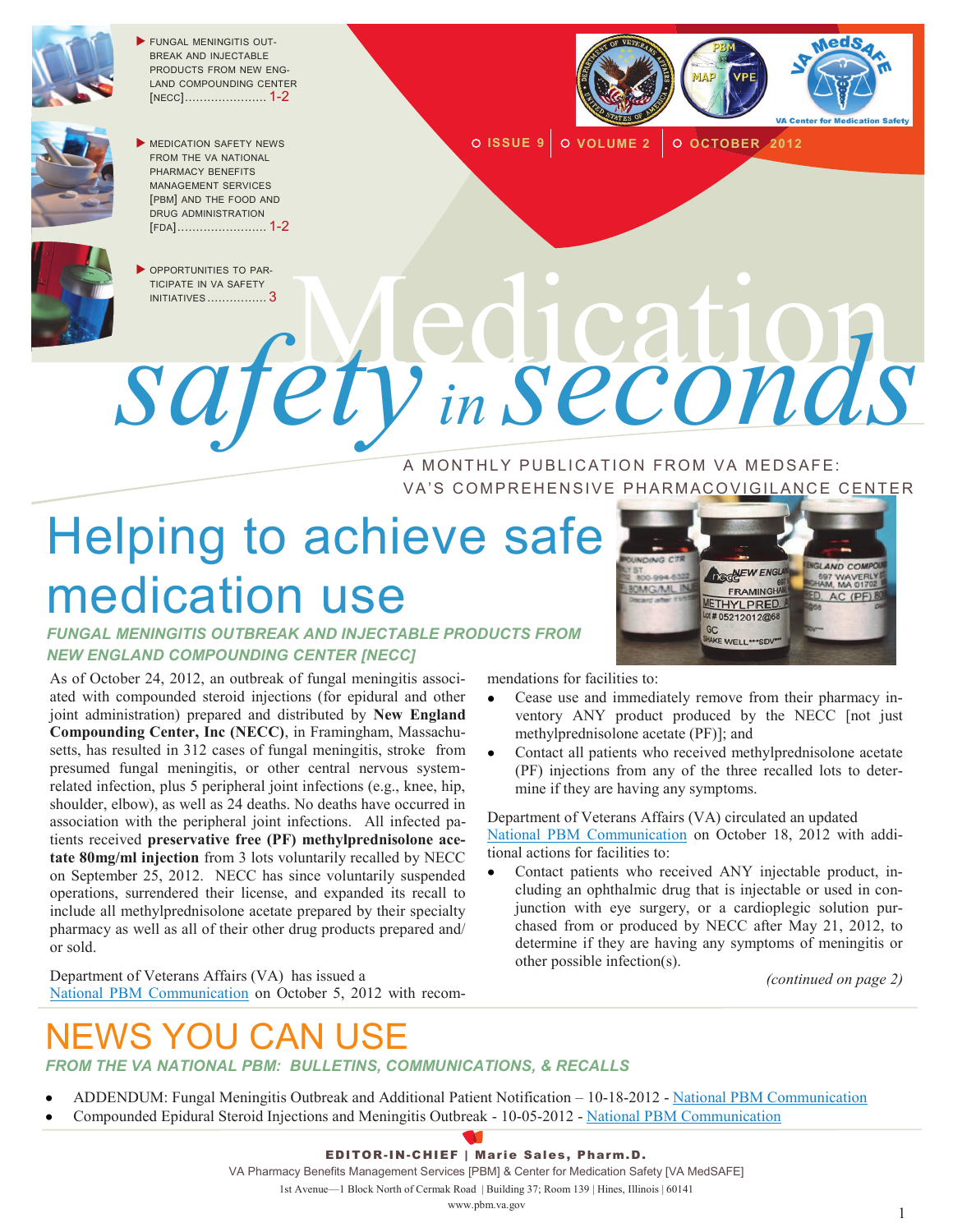## Helping to achieve safe medication use

#### *FUNGAL MENINGITIS OUTBREAK AND INJECTABLE PRODUCTS FROM NEW ENGLAND COMPOUNDING CENTER [NECC]*

#### *(continued from page 1)*

Department of Veterans Affairs (VA) facilities have removed any product from the New England Compounding Center, Inc. (NECC), based on the recall of all NECC products issued by the Food and Drug Administration (FDA). VA has found no evidence that any VA medical facility used the injectable steroid product from NECC identified as being contaminated. VA's top priority is to ensure the safety of all patients. To date, a detailed review of data from the VA Adverse Drug Event Reporting System (VA ADERS) from May 21, 2012 until October 16, 2012 shows no reports of meningitis or any infection related to any injectable steroid use within the VA healthcare system.

FDA continues to work with CDC and state health officials to investigate the source of contamination, scope of exposure, and impact on patient outcomes. As investigations unfold, new information can be accessed via the following links:

- CDC updated case counts: [http://www.cdc.gov/hai/](http://www.cdc.gov/hai/outbreaks/meningitis-map.html) [outbreaks/meningitis-map.html](http://www.cdc.gov/hai/outbreaks/meningitis-map.html)
- CDC Map of Healthcare Facilities that received lots of  $\bullet$ Methylprednisolone Acetate (PF) recalled from New England Compounding Center on September 26, 2012: [http://www.cdc.gov/hai/outbreaks/meningitis-facilities-](http://www.cdc.gov/hai/outbreaks/meningitis-facilities-map.html)

### NEWS YOU CAN USE

*FROM THE FOOD AND DRUG ADMINISTRATION (FDA)*

#### *NEUROLOGY*

[Ongoing safety review of Parkinson's drug Mirapex \(pramipexole\) and possible risk of heart failure](http://www.fda.gov/Drugs/DrugSafety/ucm319779.htm) 9/19/2012

FDA suggests a potential risk for heart failure with pramiprexole (Mirapex®) based on preliminary evaluations of a pooled analysis of randomized trials and two epidemiologic studies, with further review underway. The pooled analysis (from randomized, placebocontrolled, parallel phase 2 and 3 clinical trials of pramiprexole [Mirapex®] submitted by the manufacturer to the FDA) showed a nonsignificant greater incidence of newly diagnosed heart failure occurring in patients taking pramiprexole (Mirapex®) compared to patients receiving placebo. One epidemiologic study showed a statistically significant increase in risk for heart failure (risk ratio [RR] = 1.58; 95% confidence interval [CI]: 1.26-1.96) with use of any dopamine agonist compared to no use of a dopamine agonist. Another epidemiologic study looked at ergot dopamine agonists as a class, as well as non-ergot dopamine agonists as a class, and saw no increased risk of heart failure when compared to levodopa. However, of the non-ergot dopamine agonists, use of pramiprexole (Mirapex®) increased the risk of heart failure when compared to levodopa (odds ratio [OR] = 1.61; 95% CI: 1.09-2.38). Study limitations from these epidemiologic trials prevent FDA from reaching any definite conclusions. These limitations include the participation of patients using anti-Parkinson drugs for other uses (such as restless legs syndrome, treatment of hyperprolactinemia, and for unidentified reasons); limited or no validation of heart failure cases via medical record review; the appearance of risk factors more frequently in cases than in controls; and the presence of peripheral edema (even if adjusted for by sensitivity analysis).

#### *PAIN MANAGEMENT*

[Rare cases of serious burns with the use of over-the-counter topical muscle and joint pain relievers](http://www.fda.gov/Drugs/DrugSafety/ucm318858.htm) 9/13/2012

First- to third- degree chemical burns have occurred when applying over–the-counter (OTC) topical muscle and joint pain relievers (creams, ointments, and patches) containing menthol (>3% concentration), methyl salicylate (10% concentration), or capsaicin. Burns occurred after only one application, with severe blistering or burning occurring within 24 hours after initial use. Current product labelling for OTC muscle and joint pain relievers do not carry a warning regarding burns. Healthcare providers should counsel patients on appropriate use of OTC muscle and joint pain relievers in addition to care for the site of application, including:

- Do not bandage affected area(s) tightly;
- Do not apply local heat to affected area(s) [heating pads, lamps, hot water in bags or bottles];
- Do not apply to wounds or damaged, broken, or irritated skin;  $\bullet$
- Do not allow contact with eyes or mucous membranes;
- Discontinue use if experiencing pain, swelling, or blistering of the skin at the site(s) of application.

#### [map.html](http://www.cdc.gov/hai/outbreaks/meningitis-facilities-map.html)

CDC Health Alert for clinicians: [http://www.cdc.gov/hai/](http://www.cdc.gov/hai/pdfs/outbreaks/HAN-Advisory_Meningitis_and_Stroke_Associated_with_Potentially_Contaminated_Product-10-4-12.pdf) [pdfs/outbreaks/HAN-](http://www.cdc.gov/hai/pdfs/outbreaks/HAN-Advisory_Meningitis_and_Stroke_Associated_with_Potentially_Contaminated_Product-10-4-12.pdf)[Advi-](http://www.cdc.gov/hai/pdfs/outbreaks/HAN-Advisory_Meningitis_and_Stroke_Associated_with_Potentially_Contaminated_Product-10-4-12.pdf)

sory Meningitis and Stroke Associated with Potentiall [y\\_Contaminated\\_Product-10-4-12.pdf](http://www.cdc.gov/hai/pdfs/outbreaks/HAN-Advisory_Meningitis_and_Stroke_Associated_with_Potentially_Contaminated_Product-10-4-12.pdf)

- CDC instructions for clinical teams regarding diagnostic testing: [http://www.cdc.gov/hai/pdfs/outbreaks/Outbreak](http://www.cdc.gov/hai/pdfs/outbreaks/Outbreak-diagnostic-protocol-cleared.pdf)[diagnostic-protocol-cleared.pdf](http://www.cdc.gov/hai/pdfs/outbreaks/Outbreak-diagnostic-protocol-cleared.pdf)
- CDC interim treatment options for patients: [http://](http://www.cdc.gov/hai/pdfs/outbreaks/Treatment-Options-10-3-2012-cleared.pdf) [www.cdc.gov/hai/pdfs/outbreaks/Treatment-Options-10-](http://www.cdc.gov/hai/pdfs/outbreaks/Treatment-Options-10-3-2012-cleared.pdf) [3-2012-cleared.pdf](http://www.cdc.gov/hai/pdfs/outbreaks/Treatment-Options-10-3-2012-cleared.pdf)
- CDC website: [http://www.cdc.gov/hai/outbreaks/](http://www.cdc.gov/hai/outbreaks/meningitis.html) [meningitis.html](http://www.cdc.gov/hai/outbreaks/meningitis.html)
- FDA website: [http://www.fda.gov/Drugs/DrugSafety/](http://www.fda.gov/Drugs/DrugSafety/ucm322734.htm) [ucm322734.htm](http://www.fda.gov/Drugs/DrugSafety/ucm322734.htm)

#### **REFERENCES**

- 1. Multistate Fungal Meningitis Outbreak Investigation. [http://www.cdc.gov/hai/](http://www.cdc.gov/hai/outbreaks/meningitis-map.html) [outbreaks/meningitis-map.html](http://www.cdc.gov/hai/outbreaks/meningitis-map.html) **.** (Accessed 10/16/12).
- 2. FDA Statement on Fungal Meningitis Outbreak: Additional Patient Notification Advised. <http://www.fda.gov/Drugs/DrugSafety/ucm322734.htm> . (Accessed 10/16/12).
- 3. Internal VA data.